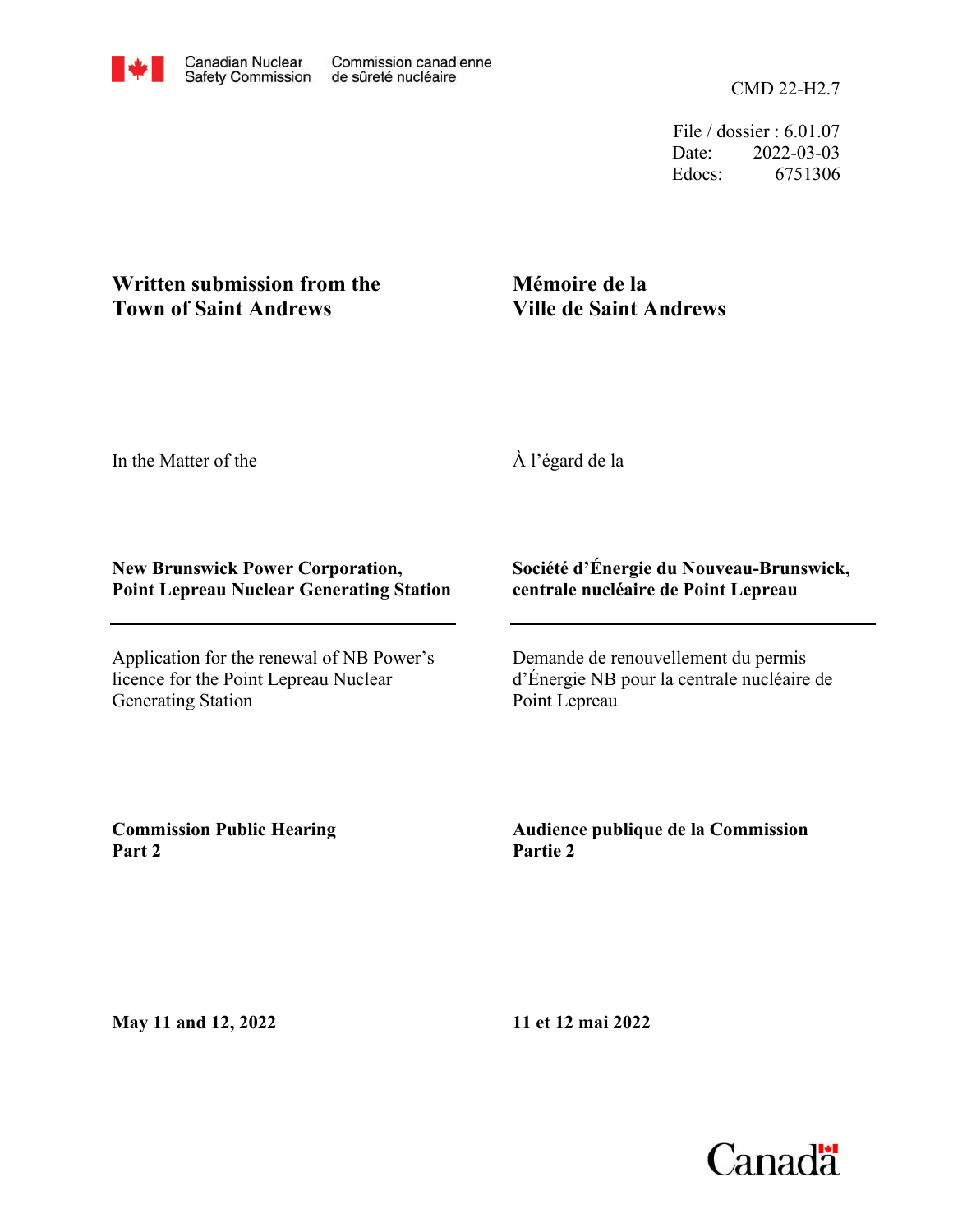

# TOWN OF SAINT ANDREWS

#### **February 16, 2022**

To: Commission Registry Canadian Nuclear Safety Commission 280 Slater Street P.O. Box 1046, Station B Ottawa, Ont. K1P 5S9 Email: interventions@cnsc-ccsn.gc.ca

#### **Re: Point Lepreau Operating Licence Renewal - 2022 H-02**

The Town of Saint Andrews is providing this letter of support for the application of operating licence renewal for the Point Lepreau Nuclear Generation Station. The Council of the Town of Saint Andrews made the following motion on Monday, February 7, 2022:

#### **Motion: 069 - 02/22 Moved By: Councillor Neil Seconded By: Councillor Heenan**

*That Council supports the New Brunswick Power Corporation's (NB Power) renewal of its Nuclear Reactor Operating Licence for the Point Lepreau Nuclear Generation Station for a period of 5 years as amended.*  **5-0 Carried**

The Council has heard a presentation from NB Power representatives concerning the relicencing of the operation at Point Lepreau on January 12, 2022. From this presentation, NB Power notified Council they are seeking 25-year licence renewal, a first if approved in Canada. The presentation provided highlighted the excellent safety records, supporting the economic and social fabric of New Brunswick, and the service responses in place in the event of an emergency.

The Council had a lengthy debate on the 25-year licence renewal proposed by NB Power. The Council noted that 25-year licence renewal is not a standard practice and that we do not know the future direction of NB Power distribution. Council had concerns, from a public intervention process pespective, regarding the continued communication on the facility if such a length of a licence was approved. Council felt that they could not lock in other future Councils into a 25-year length of time for licence renewal. To keep up with open transparency, communication, and feedback, a 5-year licence renewal was appropriate. With technology rapidly changing, this would give the opportunity for NB Power to consult with Councils on a more regular basis on the processes occurring and changes being made.

The Town of Saint Andrews understands the importance of the Point Lepreau Nuclear Generation Station as a leader in providing clean energy services to New Brunswickers and supporting their relicencing application. However, we do feel that a 25-year licence is not an appropriate length of

#### **212 Water Street, Saint Andrews, New Brunswick Canada ESB 184**